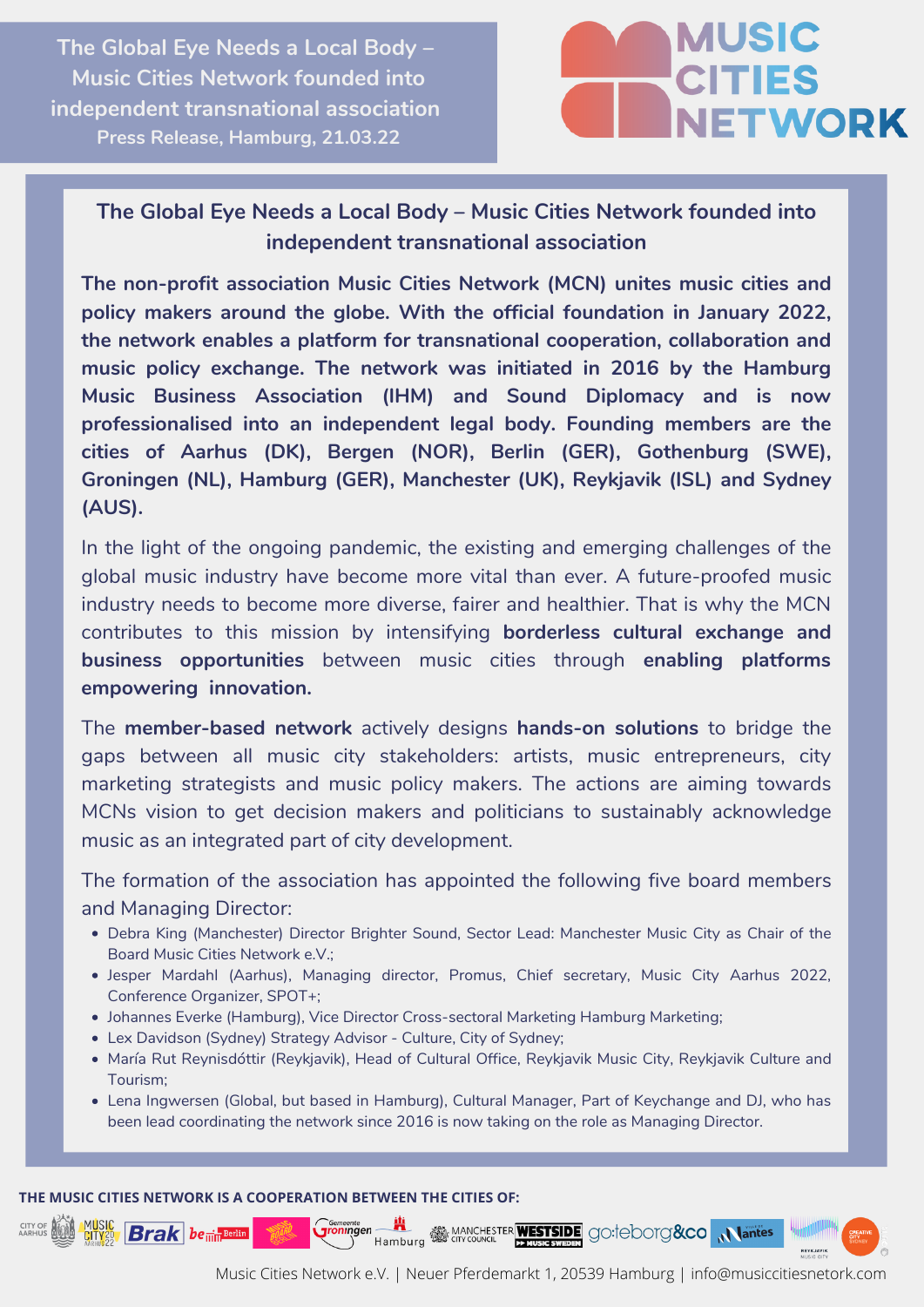**The Global Eye Needs a Local Body – Music Cities Network founded into independent transnational association Press Release, Hamburg, 21.03.22**



Debra King, Chair of the Board Music Cities Network e.V.; Brighter Sound Manchester - *"The Music Cities Network provides a sustainable international platform that enables new ways for music policy makers, music entrepreneurs and artists to learn, exchange and co produce together. It is really exciting to be part of a dynamic network that continues to be a vital force supporting local and transnational music ecosystems. Together we strategise to raise the growth of music in our cities, and build resources for transnational collaborative projects such as the European Music Business Task Force (EMBTF) and the Link Up Euro Connections (LEC)."*

Johannes Everke, Vice Chair of the Board Music Cities Network e.V.; Hamburg Marketing – *"The Music Cities Network is not only a perfect structure to support transnational cooperation between the cities, but moreover a brilliant platform to position the cities as global hotspots for music. The MCN will enable its members to become Music Cities prioritising music and culture policy actively leading to attracting new businesses, workforce and tourists."*

Lena Ingwersen, Managing Director Music Cities Network e.V. – *"Music is an important pillar of transnational culture, a universal art, and industry that strengthens social cohesion, local economies, and character. With the MCN, we have a network with a holistic approach to tackle current and future challenges faced by music cities and thereby facilitate exchange and projects to foster the local music ecosystems. To be able to contribute to creating sustainable change for a better and more diverse music industry gives me hope and I am very excited to develop this unique network further together with my inspiring colleagues in the future."*

The new non-profit association is based in Hamburg but acts transnationally.

**THE MUSIC CITIES NETWORK IS A COOPERATION BETWEEN THE CITIES OF:**